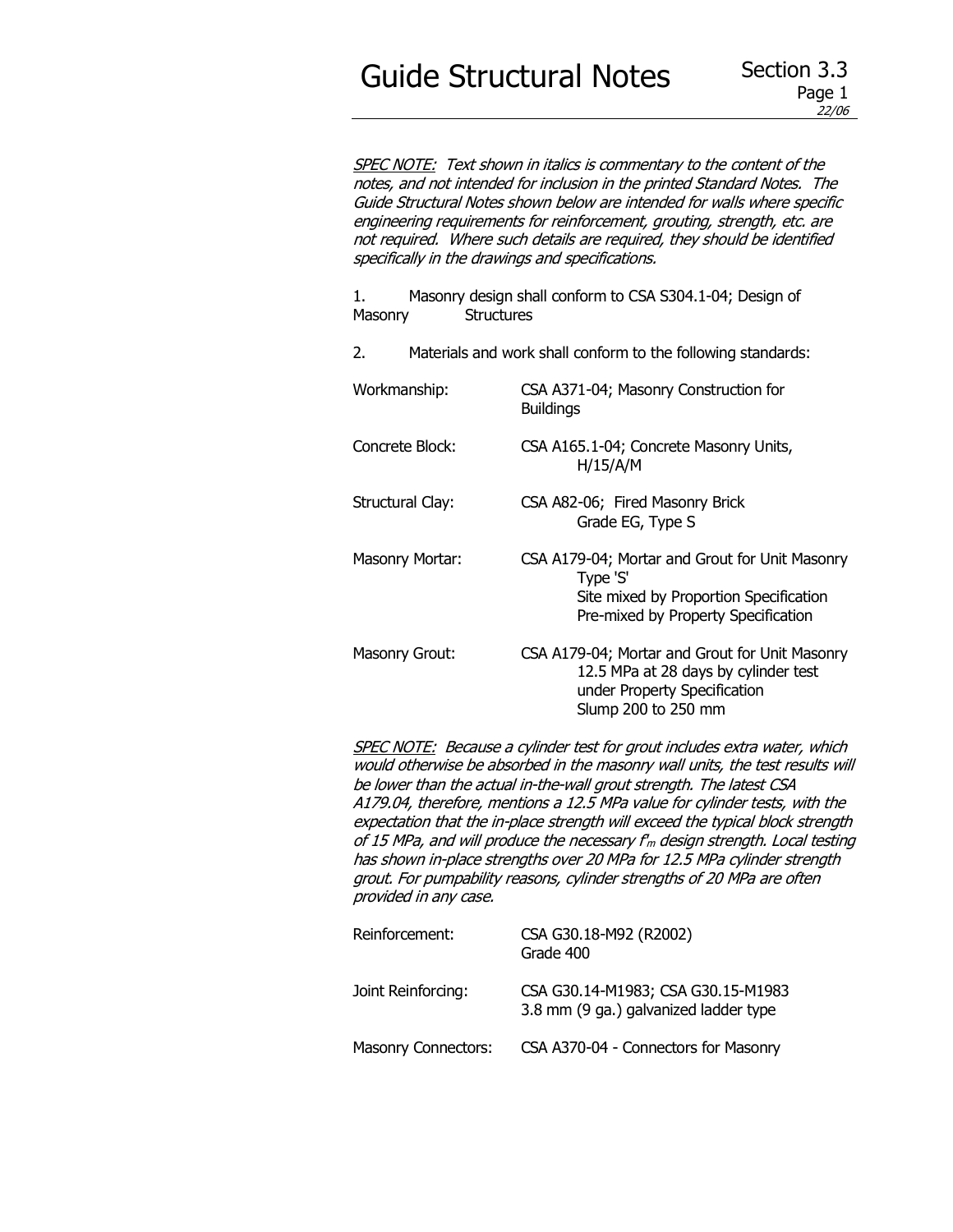### **REINFORCEMENT**

3. Unless noted otherwise, provide minimum seismic reinforcement as follows:

SPEC NOTE: Reinforcement shown for B.C. coastal region. Additional reinforcement may be required to resist specific load conditions, and should be shown clearly on structural drawings.

|                   | <b>Wall Thickness Loadbearing or Shear Walls</b>                                                               | <b>Non Loadbearing Walls</b>                                                                 |
|-------------------|----------------------------------------------------------------------------------------------------------------|----------------------------------------------------------------------------------------------|
| 150mm             | Vert: 15M @ 800<br>Horiz: 3.8mm Joint Reinf. @ 400 Horiz: 3.8mm Joint Reinf. @400<br>1-15M @ 2400 in Bond Beam | Vert: 15M @1200<br>1-15M @ 2400 in Bond Beam                                                 |
| 200mm             | Vert: 15M @ 800 or 20M @1200 Vert: 15M @ 1200<br>2-15M @ 2400 in Bond Beam 1-15M @ 2400 in Bond Beam           | Horiz: 3.8mm Joint Reinf. @ 400 Horiz: 3.8mm Joint Reinf. @ 400                              |
| 250 <sub>mm</sub> | Vert: 15M @ 600 or 20M @ 800 Vert: 15M @ 1200<br>2-15M @ 2400 in Bond Beam                                     | Horiz: 3.8mm Joint Reinf. @ 400 Horiz: 3.8mm Joint Reinf. @ 400<br>1-15M @ 2400 in Bond Beam |
| 300 <sub>mm</sub> | Vert: 15M @ 400 or 20M @ 800 Vert: 15M @ 1200<br>2-15M @ 2400 in Bond Beam                                     | Horiz: 3.8mm Joint Reinf. @ 400 Horiz: 3.8mm Joint Reinf. @ 400<br>1-15M @ 2400 in Bond Beam |

Dowels in foundation are to match vertical bars. Vertical bars shall be centred in the wall. Provide 1-15M vertical bar at each side of door and window openings; at ends, corners and intersections of walls; and at each side of control joints. Bond beams shall be provided at all floor and roof locations, and at the top of parapets.

4. Lap reinforcement as follows:

| −keir i<br>cement:: |  |  |
|---------------------|--|--|
|                     |  |  |

5. Provide 2-15M in lintels over openings

- Extend 600mm beyond edge of openings
- Lintel depth  $= 200$ mm up to 1.5M span

400mm 1.6 to 2.4M span

SPEC NOTE: Lintels carrying concentrated loads or heavy floor loads should be specifically designed.